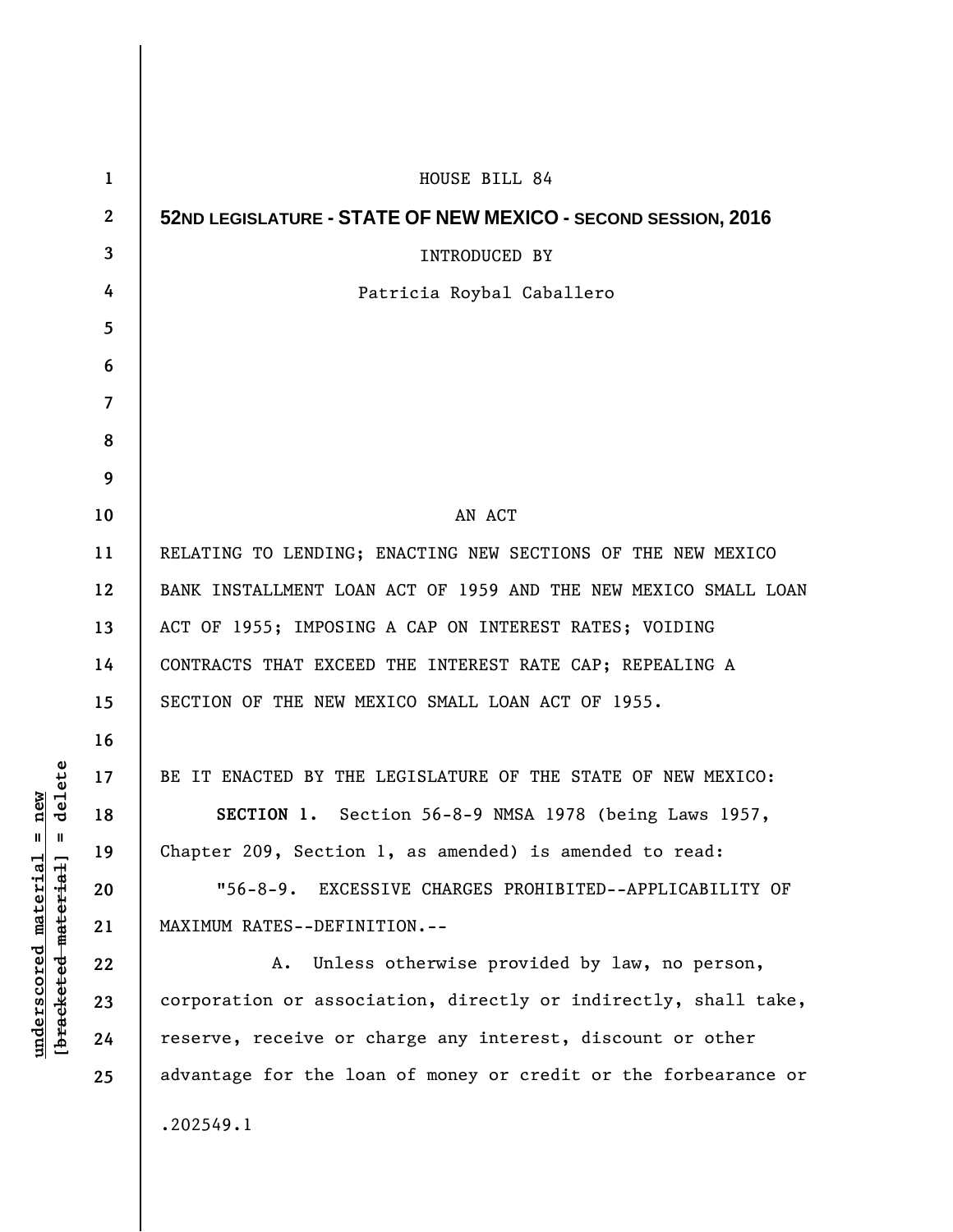**1 2 3**  postponement of the right to receive money or credit except at the rates permitted in Sections 56-8-1 through 56-8-21 NMSA 1978.

B. Except as provided for in this section, the maximum lawful rate of interest charged or received for the extension of credit shall not exceed thirty-six percent per year.

**8 9 10 11**  C. The calculation of interest shall include any periodic or nonperiodic interest, any periodic or nonperiodic finance charge, any ancillary products or services and any other charges or fees incident to the extension of credit.

**12 13 14 15**  D. Any contract for the extension of credit entered into after July 1, 2016 having a rate of interest in excess of the maximum lawful rate shall be void as to principal and interest.

E. The limitation on interest for the extension of credit shall not apply to any federally insured depository institution or government-issued bonds.

F. In the event the United States prime lending rate exceeds ten percent, the maximum lawful rate of interest charged or received may exceed thirty-six percent per year but shall not exceed thirty percentage points in excess of the United States prime lending rate.

 $[B<sub>1</sub>]$  G. No provision of law prescribing maximum rates of interest that may be charged in any transaction shall .202549.1  $- 2 -$ 

 $\frac{1}{2}$  intereted material = delete **[bracketed material] = delete**  $anderscored material = new$ **underscored material = new**

**4** 

**5** 

**6** 

**7** 

**16** 

**17** 

**18** 

**19** 

**20** 

**21** 

**22** 

**23** 

**24**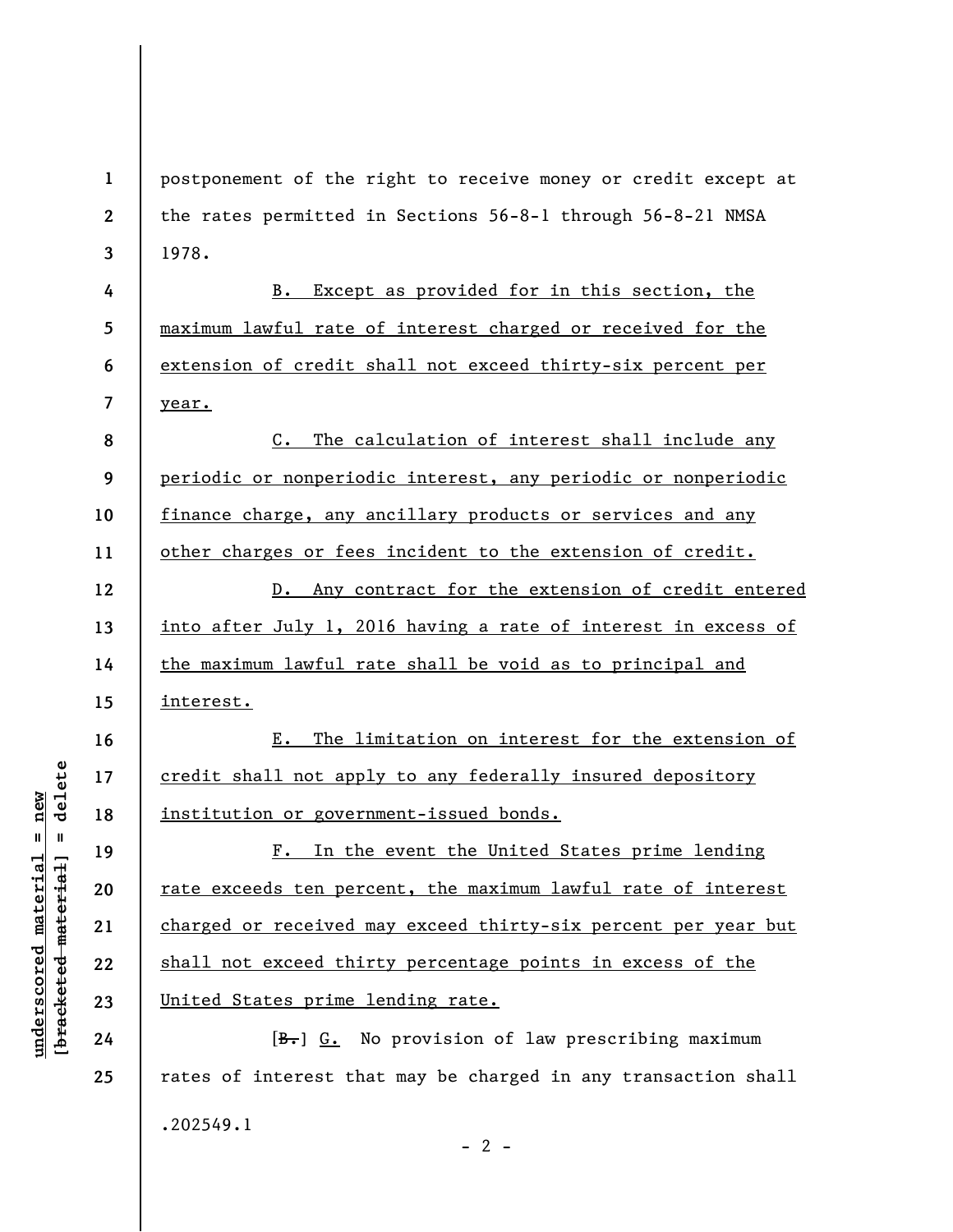**1 2 3 4 5 6 7 8 9 10 11 12 13**  apply to a transaction in which a corporation is a debtor, regardless of the purpose for which the corporation was formed and regardless of the fact that an individual is codebtor, endorser, guarantor, surety or accommodation party. No corporation or its codebtor, endorser, guarantor, surety or accommodation party shall have a cause of action or affirmatively plead, counterclaim, set off or set up the defense of usury in any action to recover damages or enforce a remedy on any obligation executed by the corporation, and no civil or criminal penalty [which] that would otherwise be applicable except as provided in Sections 30-43-1 through 30-43-5 NMSA 1978 shall apply on any obligation executed by the corporation.

[C. A lender may, in the case of business or commercial loans for business or commercial purposes in the amount of five hundred thousand dollars (\$500,000) or more, take, receive, reserve or charge on any loan or discount made, or upon any note, bill of exchange or other evidence of debt, interest at a rate agreed to by the parties even if the rate exceeds the rate set forth in Section 56-8-11 NMSA 1978.

D.] H. In addition to the maximum interest or discount [which] that a lender is permitted to charge by law, the lender may charge, take, reserve or receive a premium or points in an amount up to but not exceeding three percent of the face amount of the loan on interim construction loans; .202549.1

 $-3 -$ 

delete **[bracketed material] = delete**  $underscored material = new$ **underscored material = new**  $\mathbf{I}$ bracketed material

**14** 

**15** 

**16** 

**17** 

**18** 

**19** 

**20** 

**21** 

**22** 

**23** 

**24**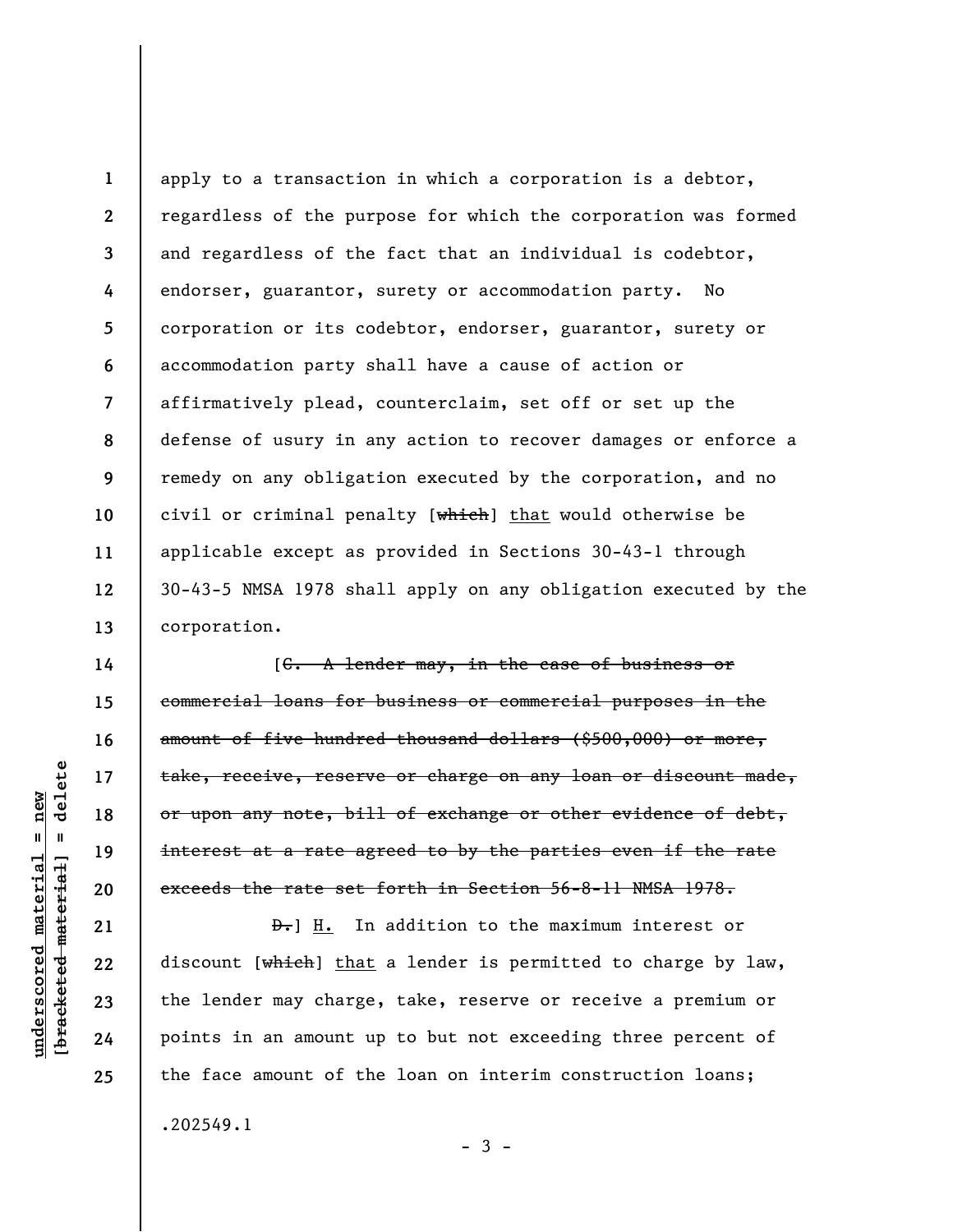**1 2 3 4 5 6 7 8 9 10 11 12 13**  provided that the total amount does not exceed the maximum lawful rate of interest as provided in Subsections B through F of this section. The lender may charge and require the borrower to pay the premium upon execution of the loan agreement, whether the proceeds are delivered to the borrower immediately or whether there are to be obligatory or permissive future advances. The lender shall not be required to refund this charge in the event of prepayment of the obligation. For the purposes of this section,  $[ $\theta$ )]$  "interim construction loan" means a loan secured by a first mortgage and used by the borrower primarily for financing the construction of buildings, structures or improvements on or to the real property on which the first mortgage has been taken.

[E.] I. A lender may charge, take, reserve or receive points or a premium on any loan secured by real property, provided the points or premium together with the interest or discount charged, taken, reserved or received do not exceed the maximum interest, [or discount permitted by law. The lender shall not be required to refund this charge in the event of prepayment even if the prepayment would result in a higher charge to the borrower than permitted by law] as provided in Subsections B through F of this section."

**SECTION 2.** Section 56-8-13 NMSA 1978 (being Laws 1957, Chapter 209, Section 4) is amended to read:

- 4 -

"56-8-13. PENALTIES AND FORFEITURES.--

.202549.1

delete **[bracketed material] = delete**  $anderscored material = new$ **underscored material = new**  $\mathbf{I}$ bracketed material

**14** 

**15** 

**16** 

**17** 

**18** 

**19** 

**20** 

**21** 

**22** 

**23** 

**24**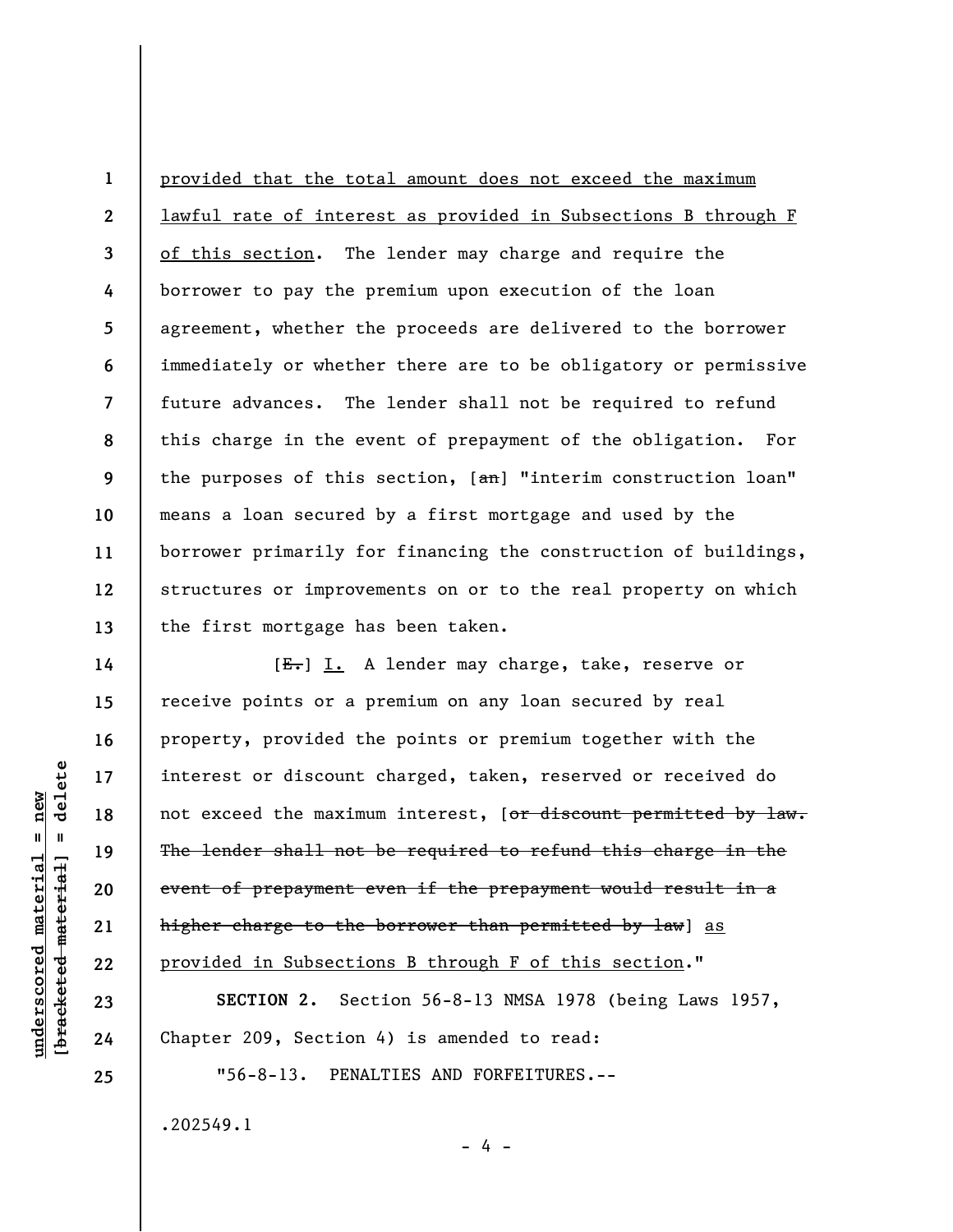**1 2 3 4 5 6 7 8 9 10 11 12 13 14**  A. The taking, receiving, reserving or charging of a rate of interest greater than allowed by [this act] Section 56-8-9 NMSA 1978, when knowingly done, shall be deemed a forfeiture of the entire amount of such interest [which] that the note, bill or other evidence of debt carries with it or [which] that has been agreed to be paid thereon. In case the greater rate of interest has been paid, the person by whom it has been paid or [his] the person's legal representatives may recover [back] by civil action twice the amount of the interest thus paid from the person, corporation or association taking or receiving the same; provided that such action is commenced within two  $[\frac{1}{2}]$  years from the time the usurious transaction occurred.

B. Any contract for the extension of credit entered into after July 1, 2016 having a rate of interest in excess of the maximum lawful rate shall be void as to principal and interest."

**SECTION 3.** Section 58-7-1 NMSA 1978 (being Laws 1959, Chapter 327, Section 1) is amended to read:

"58-7-1. SHORT TITLE.--[This act shall be known] Chapter 58, Article 7 NMSA 1978 may be cited as the "New Mexico Bank Installment Loan Act of 1959"."

**SECTION 4.** A new section of the New Mexico Bank Installment Loan Act of 1959 is enacted to read:

"[NEW MATERIAL] MAXIMUM INTEREST RATES--EXCEPTIONS.-- .202549.1  $- 5 -$ 

delete **[bracketed material] = delete**  $underscored material = new$ **underscored material = new**  $\mathbf{I}$ bracketed material

**15** 

**16** 

**17** 

**18** 

**19** 

**20** 

**21** 

**22** 

**23** 

**24**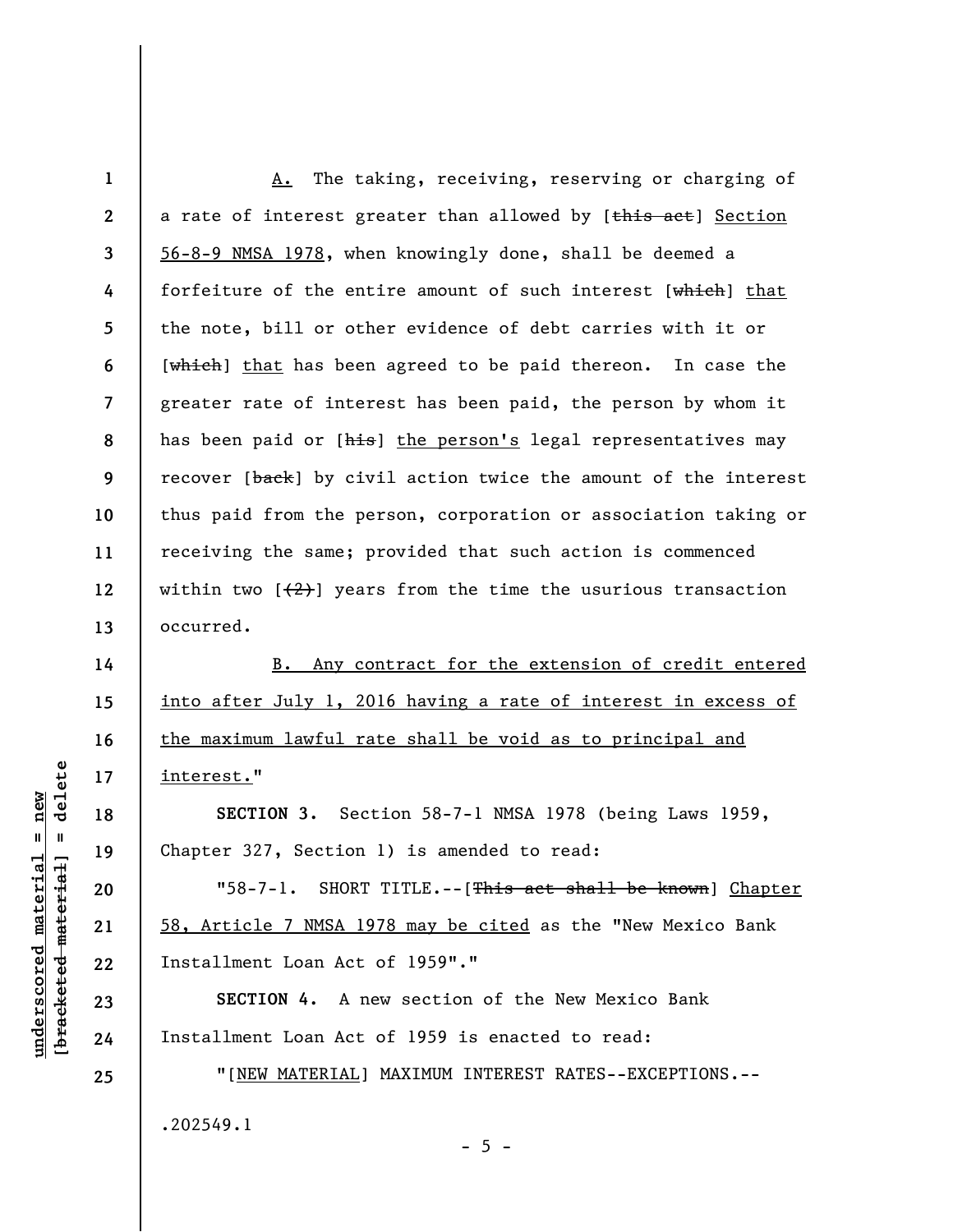A. Except as provided for in this section, the maximum lawful rate of interest charged or received for the extension of credit shall not exceed thirty-six percent per year.

**8**  B. The calculation of interest shall include any periodic or nonperiodic interest, any periodic or nonperiodic finance charge, any ancillary products or services and any other charges or fees incident to the extension of credit.

**9 10 11 12**  C. Any contract for the extension of credit entered into after July 1, 2016 having a rate of interest in excess of the maximum lawful rate shall be void as to principal and interest.

D. The limitation on interest for the extension of credit shall not apply to any federally insured depository institution or government-issued bonds.

E. In the event the United States prime lending rate exceeds ten percent, the maximum lawful rate of interest charged or received may exceed thirty-six percent per year but shall not exceed thirty percentage points in excess of the United States prime lending rate."

**SECTION 5.** A new section of the New Mexico Small Loan Act of 1955 is enacted to read:

"[NEW MATERIAL] MAXIMUM INTEREST RATES--EXCEPTIONS.--

A. Except as provided for in this section, the maximum lawful rate of interest charged or received for the .202549.1  $- 6 -$ 

**1** 

**2** 

**3** 

**4** 

**5** 

**6** 

**7** 

**13** 

**14** 

**15** 

**16** 

**17** 

**18** 

**19** 

**20** 

**21** 

**22** 

**23** 

**24**